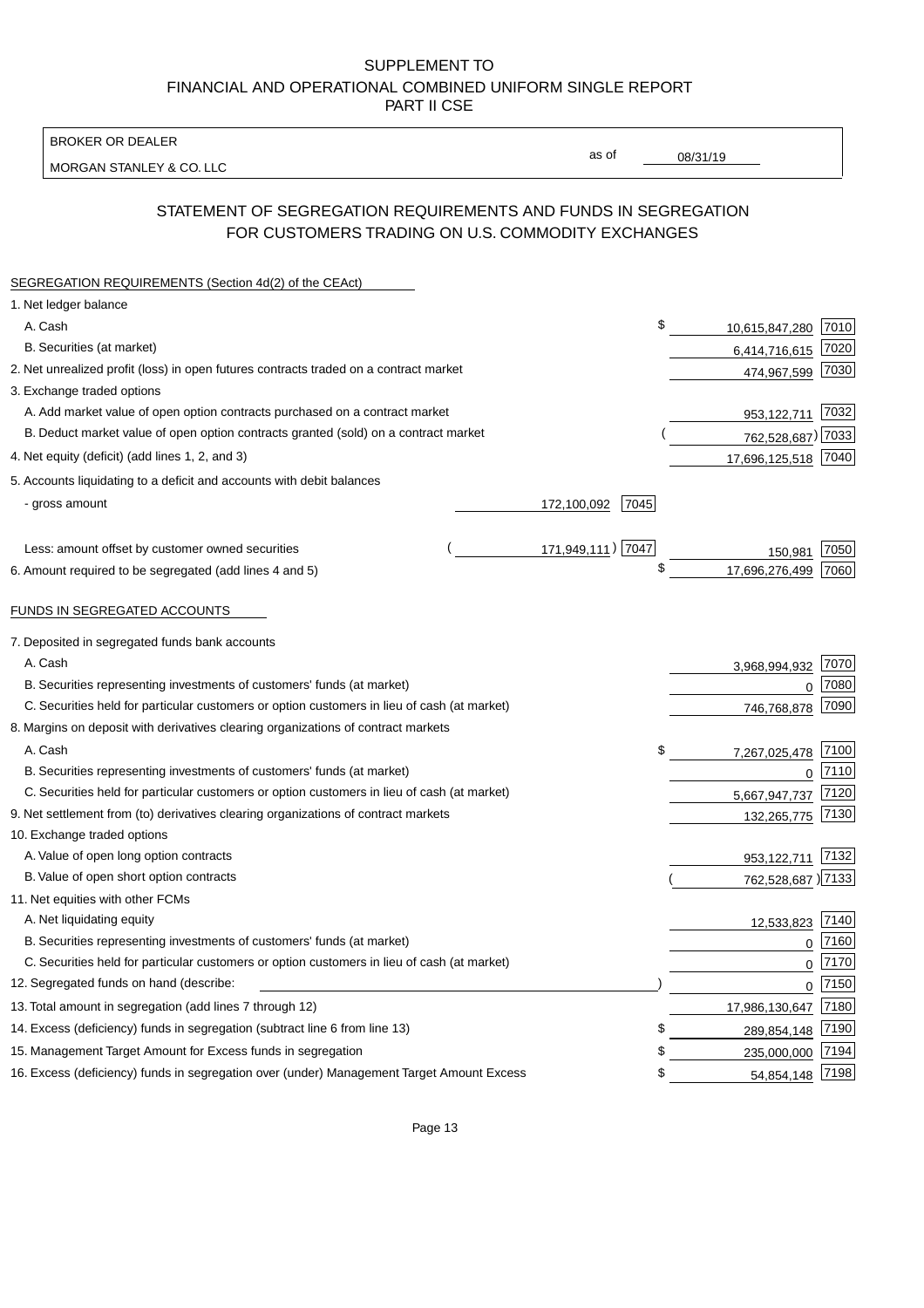| <b>BROKER OR DEALER</b>                                                              | as of                                                                                                    |                  |
|--------------------------------------------------------------------------------------|----------------------------------------------------------------------------------------------------------|------------------|
| MORGAN STANLEY & CO. LLC                                                             | 08/31/19                                                                                                 |                  |
|                                                                                      | STATEMENT OF SEGREGATION REQUIREMENTS AND FUNDS IN SEGREGATION<br>FOR CUSTOMERS' DEALER OPTIONS ACCOUNTS |                  |
| 1. Amount required to be segregated in accordance<br>with Commission regulation 32.6 | \$                                                                                                       | 0<br>7200        |
| 2. Funds in segregated accounts                                                      |                                                                                                          |                  |
| A. Cash                                                                              | \$<br>7210<br><sup>0</sup>                                                                               |                  |
| B. Securities (at market)<br>C. Total                                                | 0 7220                                                                                                   | 7230<br>$\Omega$ |
| 3. Excess (deficiency) funds in segregation                                          |                                                                                                          |                  |
| (subtract line 2.C from line 1)                                                      |                                                                                                          | 0 7240           |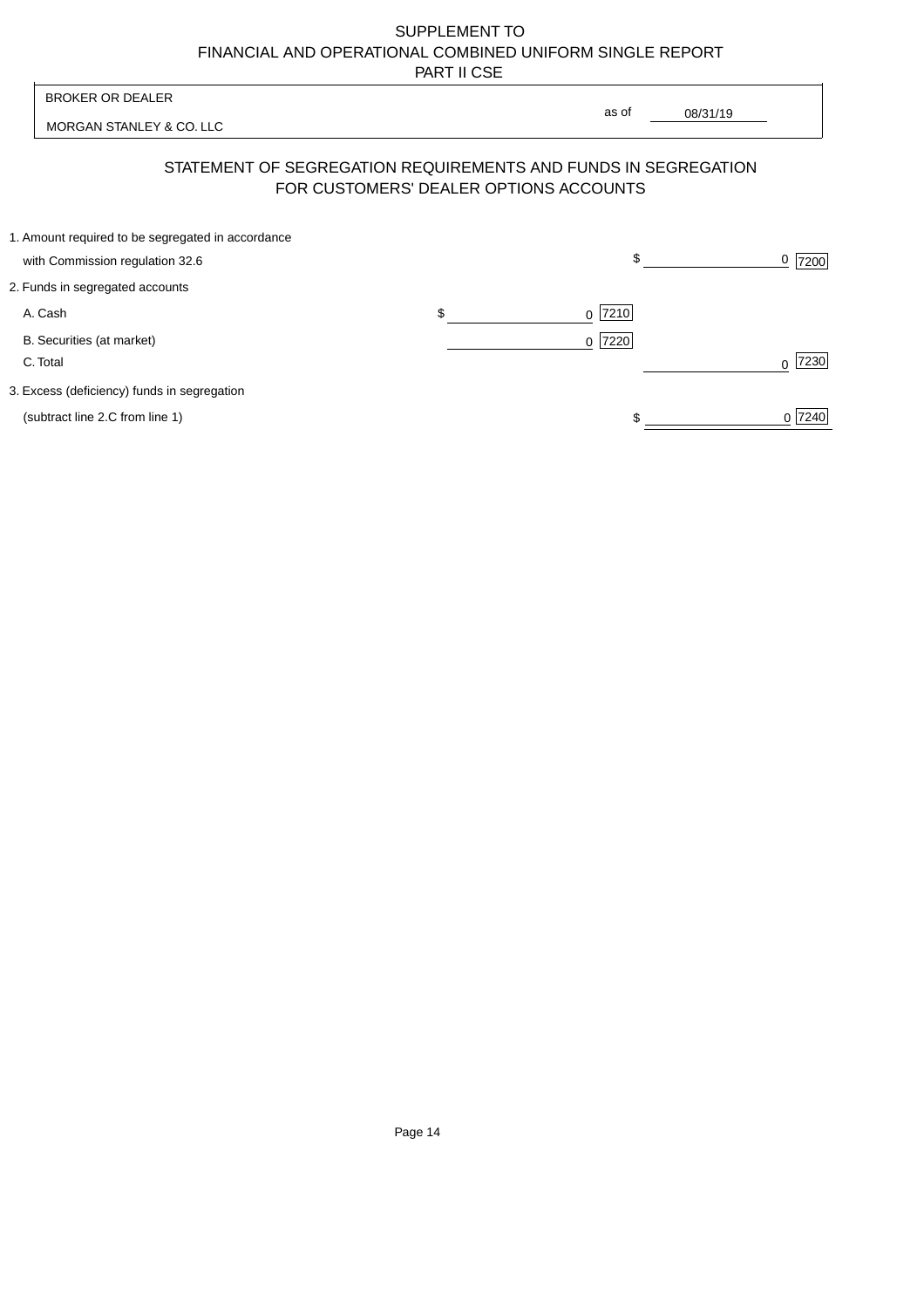PART II CSE

| <b>BROKER OR DEALER</b>  |       |          |
|--------------------------|-------|----------|
| MORGAN STANLEY & CO. LLC | as of | 08/31/19 |
|                          |       |          |

## STATEMENT OF SECURED AMOUNTS AND FUNDS HELD IN SEPARATE ACCOUNTS PURSUANT TO COMMISSION REGULATION 30.7

#### FOREIGN FUTURES AND FOREIGN OPTIONS SECURED AMOUNTS

| Amount required to be set aside pursuant to law, rule or regulation of a foreign government<br>or a rule of a self-regulatory organization authorized thereunder | \$ | 0              | 7305 |
|------------------------------------------------------------------------------------------------------------------------------------------------------------------|----|----------------|------|
| 1. Net ledger balance - Foreign Futures and Foreign Option Trading - All Customers                                                                               |    |                |      |
| A. Cash                                                                                                                                                          | \$ | 2,615,804,212  | 7315 |
| B. Securities (at market)                                                                                                                                        |    | 2,370,567,886  | 7317 |
| 2. Net unrealized profit (loss) in open futures contracts traded on a foreign board of trade                                                                     |    | 336,219,312    | 7325 |
| 3. Exchange traded options                                                                                                                                       |    |                |      |
| A. Market value of open option contracts purchased on a foreign board of trade                                                                                   |    | 33,559,364     | 7335 |
| B. Market value of open contracts granted (sold) on a foreign board of trade                                                                                     |    | (36, 560, 172) | 7337 |
| 4. Net equity (deficit) (add lines 1. 2. and 3.)                                                                                                                 | \$ | 5,319,590,602  | 7345 |
| 5. Accounts liquidating to a deficit and accounts with                                                                                                           |    |                |      |
| 7351<br>debit balances - gross amount<br>99,614,408                                                                                                              |    |                |      |
| 98,173,014) 7352<br>Less: amount offset by customer owned securities                                                                                             |    | 1,441,394      | 7354 |
| 6. Amount required to be set aside as the secured amount - Net Liquidating Equity Method (add lines 4 and 5)                                                     | \$ | 5,321,031,996  | 7355 |
| 7. Greater of amount required to be set aside pursuant to foreign jurisdiction (above) or line 6.                                                                |    | 5,321,031,996  | 7360 |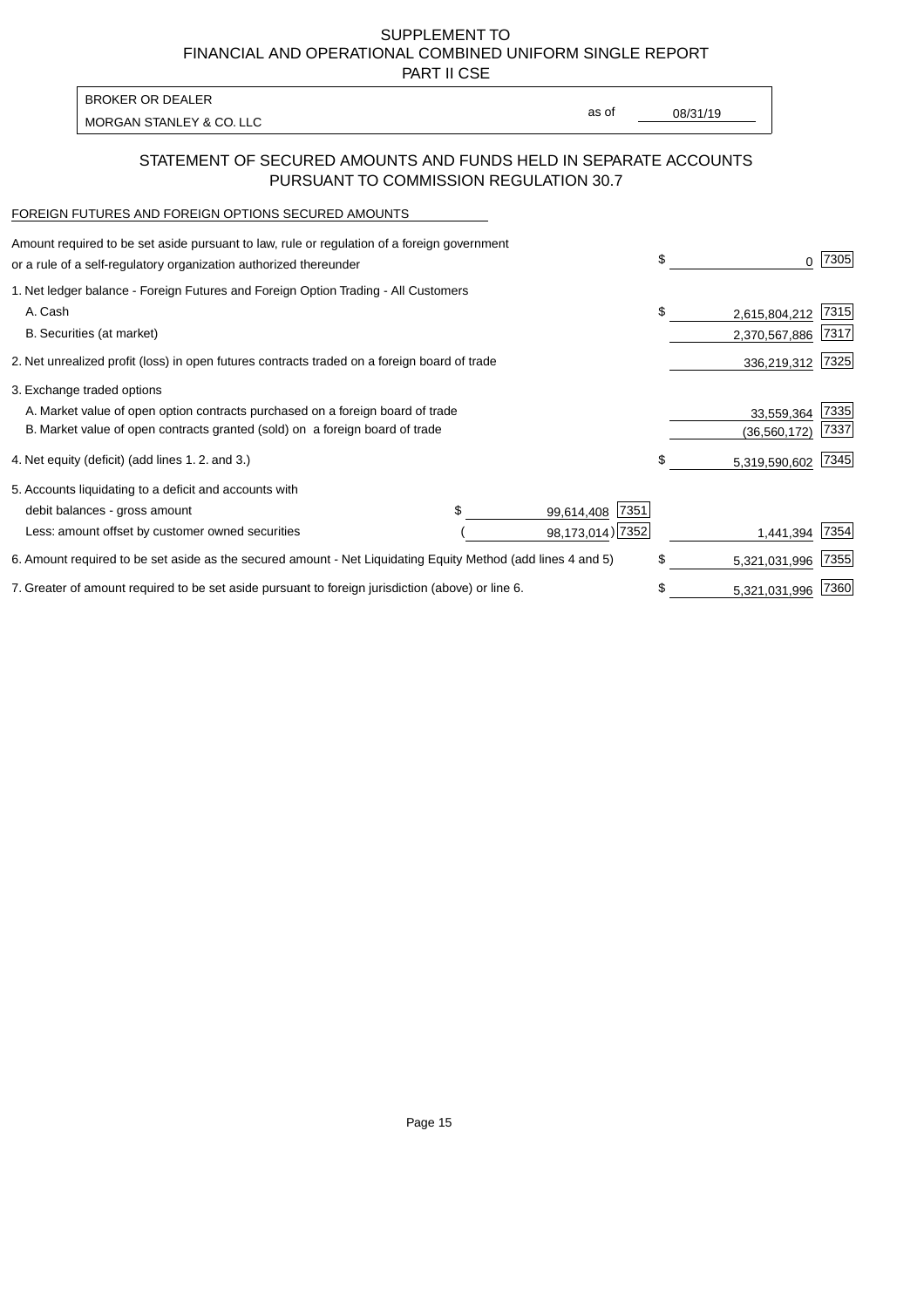BROKER OR DEALER

MORGAN STANLEY & CO. LLC

08/31/19 as of

## STATEMENT OF SECURED AMOUNTS AND FUNDS HELD IN SEPARATE ACCOUNTS PURSUANT TO COMMISSION REGULATION 30.7

#### FUNDS DEPOSITED IN SEPARATE REGULATION 30.7 ACCOUNTS

| 1. Cash in banks                                                                             |                    |
|----------------------------------------------------------------------------------------------|--------------------|
| \$<br>A. Banks located in the United States<br>7500<br>320,462,948                           |                    |
| B. Other banks qualified under Regulation 30.7                                               |                    |
| 7510<br>597,752,694 7520 \$<br>Name(s):                                                      | 918,215,642 7530   |
| 2. Securities                                                                                |                    |
| \$<br>A. In safekeeping with banks located in the United States<br>403,236,849 7540          |                    |
| B. In safekeeping with other banks qualified under Regulation 30.7                           |                    |
| 7550<br>7560<br>Name(s):<br>0                                                                | 403,236,849 7570   |
| 3. Equities with registered futures commission merchants                                     |                    |
| A. Cash<br>\$<br>7580<br>6,845,469                                                           |                    |
| <b>B.</b> Securities<br>$0$ 7590                                                             |                    |
| 7600<br>C. Unrealized gain (loss) on open futures contracts<br>4,092,799                     |                    |
| $0$ 7610<br>D. Value of long option contracts                                                |                    |
| $0)$ 7615<br>E. Value of short option contracts                                              | 10,938,268 7620    |
| 4. Amounts held by clearing organizations of foreign boards of trade                         |                    |
| Name(s):<br>7630                                                                             |                    |
| \$<br>A. Cash<br>0 7640                                                                      |                    |
| $0$ 7650<br><b>B.</b> Securities                                                             |                    |
| C. Amount due to (from) clearing organizations - daily variation<br>7660<br>0                |                    |
| D. Value of long option contracts<br>0 7670                                                  |                    |
| $_0$ ) 7675<br>E. Value of short option contracts                                            | 0 7680             |
| 5. Amounts held by members of foreign boards of trade                                        |                    |
| Name(s):<br>7690                                                                             |                    |
| \$<br>1,883,658,522 7700<br>A. Cash                                                          |                    |
| <b>B.</b> Securities<br>1,967,331,037 7710                                                   |                    |
| C. Unrealized gain (loss) on open futures contracts<br>332,119,092 7720                      |                    |
| D. Value of long option contracts<br>33,559,364 7730                                         |                    |
| E. Value of short option contracts<br>$(36,560,172)$ <sup>)</sup> [7735]                     | 4,180,107,843 7740 |
| 6. Amounts with other depositories designated by a foreign board of trade                    |                    |
| 7750<br>Name(s):                                                                             | 0 7760             |
| 7. Segregated funds on hand (describe:                                                       | 0 7765             |
| 8. Total funds in separate section 30.7 accounts                                             | 5,512,498,602 7770 |
| 9. Excess (deficiency) set Aside Funds for Secured Amount (subtract Line 7 Secured           |                    |
| \$<br>Statement page 15 from Line 8)                                                         | 191,466,606 7380   |
| 10. Management Target Amount for Excess funds in separate section 30.7 accounts<br>\$        | 140,000,000 7780   |
| 11. Excess (deficiency) funds in separate 30.7 accounts over (under) Management Target<br>\$ | 51,466,606 7785    |

Page 16